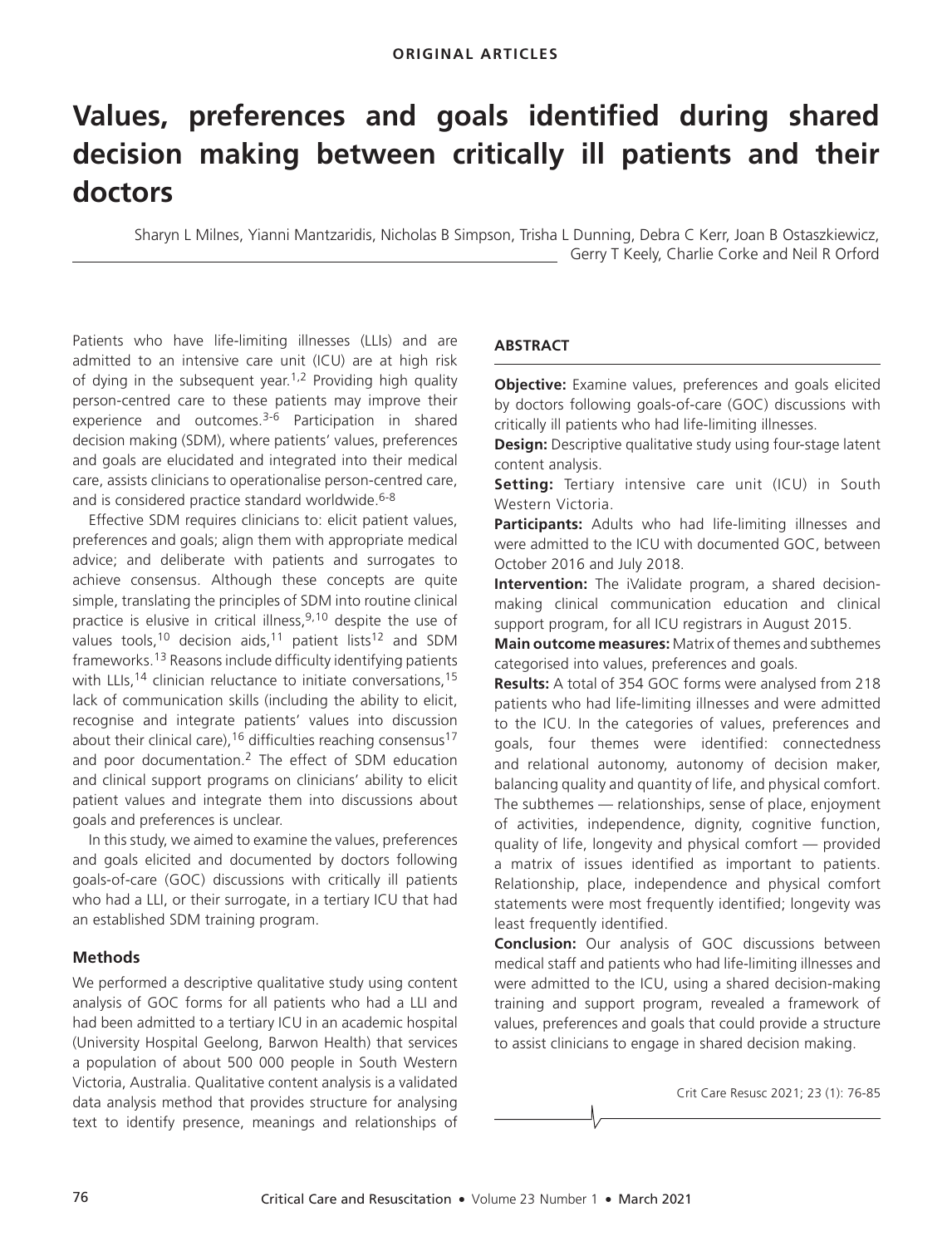words and concepts, and then make inferences about the message in the particular context, goal or environment in which it was produced.<sup>18</sup> Ethics approval was obtained from the institutional human research ethics committee before commencing the study.

## Inclusion and use of GOC forms

GOC forms analysed in this study were included if the patient: was an adult (aged  $> 18$  years) who had a LLI (Online Appendix, Table 1); was admitted to the ICU between October 2016 and July 2018; had text documented on their GOC form. The iValidate program is a SDM education and clinical support program that has been described previously.<sup>2,19</sup> The education program teaches communication skills for SDM and is based on the Calgary–Cambridge model for the clinical interaction.<sup>20</sup> It is based on an adult education pedagogy and uses the agenda-led outcome-based analysis (ALOBA) method of teaching in an interactive, small group, scenario-based roleplay workshop. The clinical support includes documentation to match the model taught for SDM, standard items in daily ICU treatment meeting, visual aids for staff, visitors and patients in the ICU, and spot audits of GOC quality for ICU patients who have a LLI. The iValidate program commenced at University Hospital Geelong in August 2015, and all ICU registrars were required to complete the course. The GOC form was developed to reinforce a SDM process, and requires documentation to demonstrate the key phases of a SDM process and the treatment plan for deterioration. These are: (i) identify patients with a LLI using objective criteria; (ii) assess patient decision-making capacity and, where required, identify a surrogate decision maker; (iii) document evidence of SDM; and (iv) document a deterioration plan (Online Appendix, Figure 1). Usual practice is for clinicians to complete the GOC form during or immediately after a GOC discussion with a patient and/ or their medical treatment decision maker.

#### Data collection and analysis

We collected data on patient demographics, clinical characteristics, and completion of each step in the GOC form. GOC forms were extracted from the ICU electronic medical records and de-identified by one of us (YM). Data were collected and managed using REDCap electronic data capture tools.21,22

Open text from GOC forms was analysed using a four-stage qualitative content analysis.18 Researchers used conventional qualitative analysis processes (online Supporting Information, Text 1). Initial analysis of 20 forms was performed by five of us (SLM, YM, NRO, NBS, GTK) we read and re-read the text to gain a sense of the data, and then met to agree on themes and subthemes. A coding tool was developed, and data were sorted using Excel 2015 (Microsoft).

Two of us (YM, SLM) then coded the remaining forms. Discrepancies were resolved via rechecking by two of us (NRO, NBS [clinical researchers]). Data saturation was reached when no new codes emerged. One of us (SLM) completed the content analysis guided by the following framework (online Supporting Information, Text 1):<sup>18</sup>

- de-contextualisation
	- identifying meaning units
	- creating code list
- re-contextualisation
	- $\blacktriangleright$  including content and comparing to identify themes through deductive analysis
	- excluding dross content
	- $\rightarrow$  triangulation by researchers
- categorisation
	- $\rightarrow$  identifying homogenous groups
- compilation
	- drawing realistic conclusions
	- member checking.

## **Results**

We reviewed medical records for 326 patients, and included in the study 354 GOC forms from 218 ICU patients who had a LLI (Figure 1). The demographic and clinical characteristics of included patients are shown in Table 1. In our content analysis, we identified three categories and four themes. The categories were values, preferences and goals, and the themes were: connectedness and relational autonomy, autonomy of decision maker, balancing quality and quantity of life, and physical comfort. Definitions for categorisation are provided online (Online Appendix, Table 2). A selection of statements is presented for each theme and category in Table 2, and distribution of statements within themes and subthemes is shown in Table 3.

#### Themes

**Connectedness and relational autonomy.** This was the dominant theme, indicating a sense of connectedness to people, place or endeavour. Meaning units present in subthemes included statements about relationships, sense of place and enjoyment of activities.

Statements identifying the importance of relationships were present in all categories. Values statements referred to the importance and enjoyment that patients placed on time with their family. The importance of not becoming a burden on family was a recurring goal statement. Other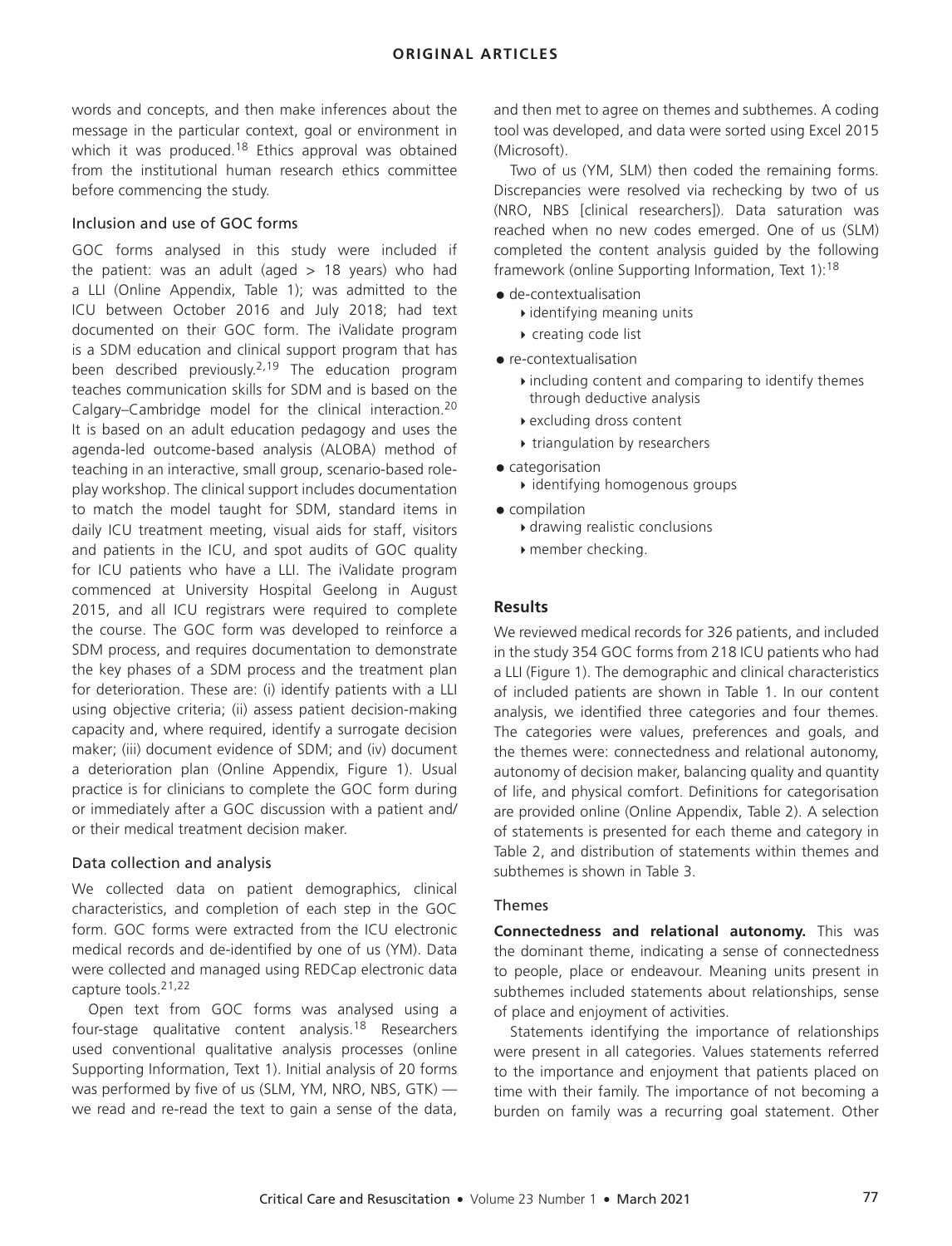

desire to return to place of residence and not remain in hospital. Place of residence before hospital admission included the patient's own home, a residential aged care facility (RACF), a local health facility, and the residence of a family member. Value statements conveyed a sense of the patients' enjoyment of time and presence in the place they called home — most specifically related to their own home, rather than an RACF or living in the residence of their adult children. Comments included:

Statements in the subtheme of place occurred in all categories and related to a

[Patient name] values her time at home with usual "stuff".

Values being home in whatever capacity.

Place-related preference statements focused on location of care such as regional or rural health facilities closer to the patient's home and community. Goal statements indicated patient wishes to return to their place of residence and/or the probability and desire to die at home

goal statements referenced particular events that patients wanted to live for and share with their families. Relationship treatment preference statements often included level of intensive care support linked to a goal. For example:

Values being at home and spending time with his grandchildren.

Values ability to interact with son.

Not to be burden on family and left in debilitating state.

Wants to get to Gold Coast [a holiday destination in Australia] with family in 3 weeks.

Would like to see grandchild born in May.

Would not want to be a burden or have life prolonging treatment unless a reasonable chance of recovery.

Willing for other ICU support in order to see grandchildren grow up.

or in their RACF. Comments included:

Would like ongoing care closer to family in Lorne [coastal town in Victoria, Australia].

Does not want any more care in hospital. Would prefer to have care back at [the] Lodge [RACF].

Not to travel outside Hamilton [rural town] in future for medical care.

He wants to live at his home with his dogs.

To be well enough to travel home to the Philippines.

To be back at daughter's home.

Hates hospitals and eager to return to Lodge [RACF]. "If I'm going to die then take me back there."

Knows her disease will eventually kill her and she stated she wants to die at home and "… not in hospital with tubes and things sticking out of me."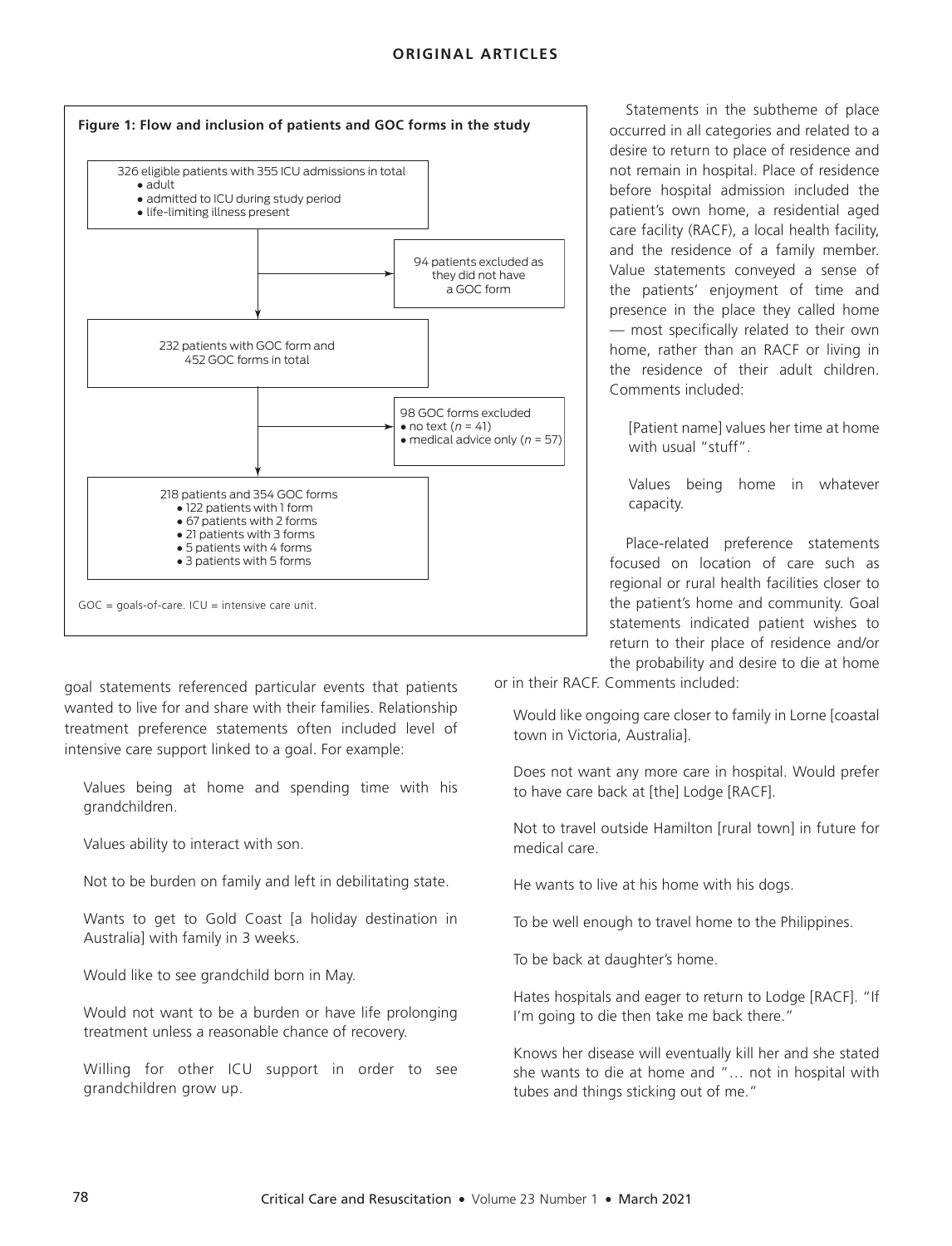**Table 1. Patient demographics and clinical characteristics\***

| Variable                            | <b>Participants</b><br>$(n = 326)$ |
|-------------------------------------|------------------------------------|
| Age (years)                         | 68 (59-76)                         |
| Women                               | 150 (46%)                          |
| Pre-hospital accommodation          |                                    |
| Home                                | 267 (82%)                          |
| <b>RACF</b>                         | 18 (6%)                            |
| Other                               | 41 (13%)                           |
| Advance care plan                   | 68 (21%)                           |
| Life-limiting illness trajectory    |                                    |
| Cancer                              | 80 (25%)                           |
| Frailty                             |                                    |
| Physical frailty                    | 115 (35%)                          |
| Dementia                            | 6(2%)                              |
| Resides in RACF                     | $4(1\%)$                           |
| Organ failure                       |                                    |
| Congestive cardiac failure          | 38 (12%)                           |
| COPD                                | 77 (24%)                           |
| Renal failure                       | 39 (12%)                           |
| Stroke                              | 6(2%)                              |
| Parkinson disease, MS or MND        | 3(1%)                              |
| <b>ICU</b> characteristics          |                                    |
| <b>APACHE III score</b>             | 65 (47-87)                         |
| Mechanical ventilation              | 98 (30%)                           |
| Mechanical ventilation duration (h) | 40 (15-85)                         |
| CRRT                                | 31 (10%)                           |
| ICU length of stay (days)           | $2(1-4)$                           |
| <b>Hospital characteristics</b>     |                                    |
| MET call                            | 113 (35%)                          |
| Palliative care referral            | 51 (16%)                           |
| Hospital length of stay (days)      | $9(5-15)$                          |
| 90-day re-admission                 | 130 (40%)                          |
| Post-hospital accommodation         |                                    |
| Home                                | 159 (49%)                          |
| RACF                                | 37 (11%)                           |
| Other                               | 42 (13%)                           |
| <b>Mortality</b>                    |                                    |
| ICU                                 | 57 (18%)                           |
| Hospital                            | 88 (27%)                           |
| 90-day                              | 113 (35%)                          |

APACHE = acute physiology and chronic health evaluation. COPD = chronic obstructive pulmonary disease.  $CRRT =$  continuous renal replacement therapy. ICU = intensive care unit. MET = medical emergency team.  $MS =$  multiple sclerosis. MND = motor neuron disease. RACF = residential aged care facility. \* Data are median (interquartile range) or number (percentage).

The subtheme of enjoyment of activities consisted entirely of values statements, indicating activities that gave patients pleasure. For example:

He values walking down to [the betting venue] and talking to his mates.

Would still value life if he could watch television … Enjoys fishing and watching his grandson race cars.

**Autonomy of decision maker.** This theme related to maintaining a sense of self and being seen by others as a unique individual who is able to maintain selfdetermination. Self-determination included undertaking activities independently, maintaining cognitive function, and making both routine and significant decisions for oneself. The subthemes were independence, dignity and cognitive ability. Independence was the most frequent subtheme in this theme, and most statements about independence occurred in the values category and directly referred to independence as a requirement to live well. For example:

Values independence and mobility.

Retaining independence and an ability to engage meaningfully with life is important.

Preference statements all related to potential treatment administered to achieve the functional outcome of independence. A measurable level of acceptable function or dependence was rarely documented and was mainly written as "independence". Comments included the following, and comments such as the second example were frequently documented:

Does not want intervention that preserves life at the cost of independence.

Only for therapies that maintain independence.

He and his wife have a clear desire for him not to require full time care and would like to maintain his current level of independence.

Goal statements were directed toward what a patient would not tolerate as an outcome. Only three forms indicated a functional level that could be considered a measurable outcome for the patient in terms of outcome goals. These were:

Would not tolerate someone else looking after her hygiene or toileting.

He would not tolerate being cared for by his children or in a nursing home [RACF].

Does not want to lose any more independence.

Not to require feeding. Not to be bed or wheelchair bound.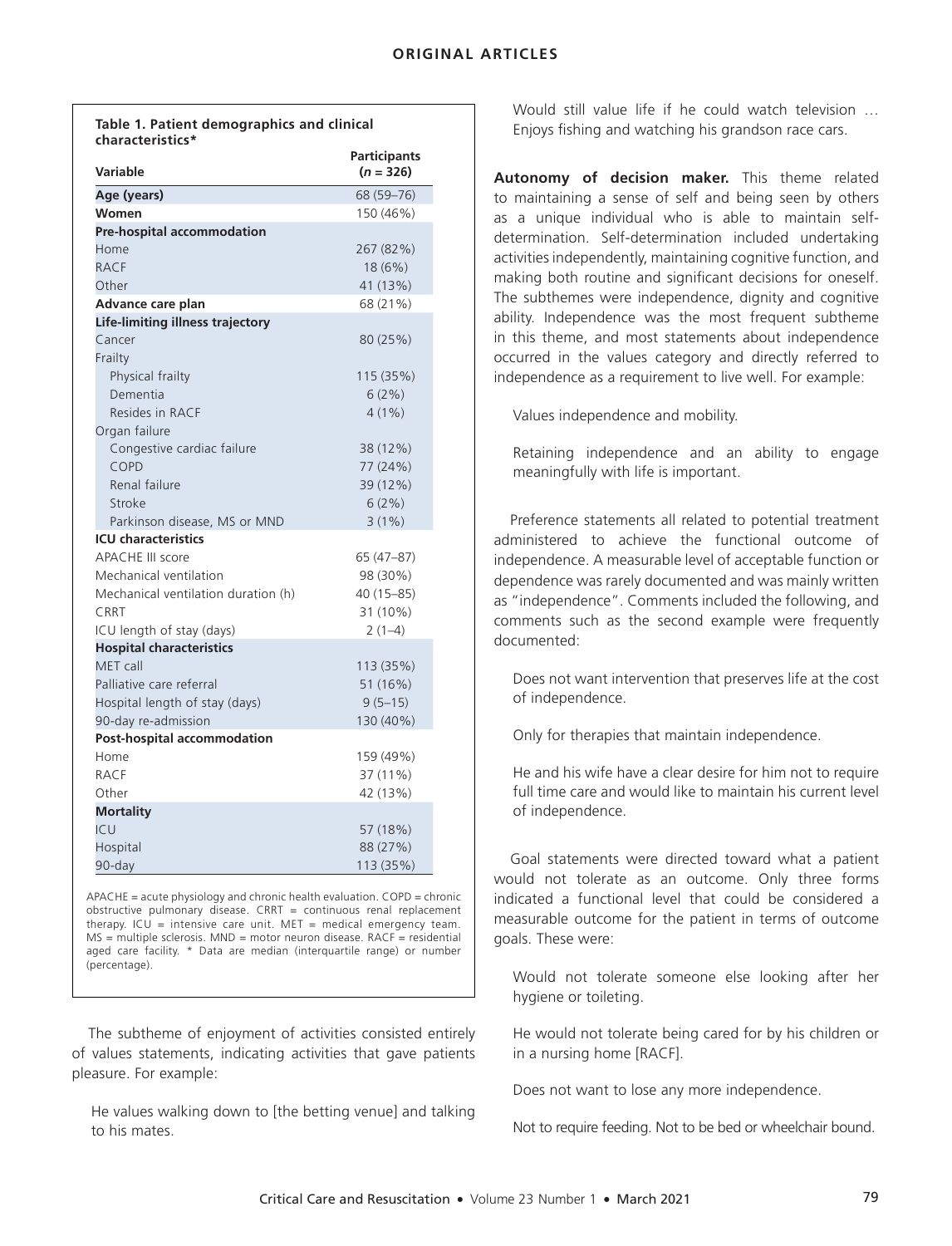|                                              |                                         | Category                                                         |                                                                                                                          |                                                                                                                                          |  |
|----------------------------------------------|-----------------------------------------|------------------------------------------------------------------|--------------------------------------------------------------------------------------------------------------------------|------------------------------------------------------------------------------------------------------------------------------------------|--|
| <b>Theme</b>                                 | Subtheme                                | <b>Values</b>                                                    | <b>Preferences</b>                                                                                                       | Goals                                                                                                                                    |  |
| Connectedness<br>and relational<br>autonomy  | Relationships                           | Interact with family<br>capacity                                 | Willing for [intensive care unit]<br>support to see grandchildren grow<br>up                                             | Not be a burden [on] family                                                                                                              |  |
|                                              |                                         |                                                                  |                                                                                                                          | Alive to see grandchild born                                                                                                             |  |
|                                              | Sense of place                          |                                                                  | Values being home in whatever  Would like ongoing care closer to<br>family in Lorne                                      | Get to Gold Coast with family in 3<br>weeks<br>Wants to die at home and "not in<br>hospital with tubes and things sticking<br>out of me" |  |
|                                              | Enjoyment of<br>activities              | Enjoys fishing and watching his<br>grandson race cars            |                                                                                                                          | He wants to live at his home with his<br>dogs                                                                                            |  |
| Autonomy of<br>decision maker                | Independence<br>Values her independence | Does not want intervention<br>that preserves life at the cost of | Would not tolerate someone else<br>looking after her hygiene or toileting                                                |                                                                                                                                          |  |
|                                              |                                         |                                                                  | independence                                                                                                             | Not to require feeding. Not to be bed<br>or wheelchair bound                                                                             |  |
|                                              | Dignity                                 | She values dignity in death                                      |                                                                                                                          | Wants to die with dignity                                                                                                                |  |
|                                              | Cognitive function -                    |                                                                  | Would not want treatment if it<br>meant she could not communicate<br>and make decisions for herself in<br>the long term  | Would not (tolerate) being unable<br>to verbally communicate with and<br>understand his family                                           |  |
| Balancing quality<br>and quantity of<br>life | Quality of life                         | Values quality over quantity                                     | [Does] not want life prolonging<br>treatments that are burdensome,<br>prolonged, and result in poorer<br>quality of life | Considers nursing home placement<br>not consistent with quality of life                                                                  |  |
|                                              | Longevity                               | Values prolonging his life, no<br>matter the complications       | For full [intensive care unit] therapies<br>if means he will live longer                                                 | Wants us to do everything we can for<br>him to live                                                                                      |  |
| Physical comfort                             | Physical comfort                        |                                                                  | Has trialled Inon-invasive ventilation]<br>over the past few days and hates it<br>and "would rather die"                 | Hope for him to be comfortable and<br>not suffering                                                                                      |  |

Would like to be able to mobilise from bed to toilet.

Not worth living if can't sit out of bed, watch TV or talk to family.

Most dignity statements were categorised as goals, with few values statements, and none indicating a preference related to treatment. The goal statements were not always a directive for a treatment or care decision and would require more exploration. Comments included:

Values maintaining his dignity.

She values dignity in death.

Maintaining cognitive function was documented as a treatment preference and goal. This included preference statements specific to treatments that patients would not want and that related to an unacceptable outcome. It also included goal statements that were related to avoiding a "vegetative state" and maintaining the ability to communicate and make decisions. No values statements relating to cognitive function were identified in the documentation. Documentation included:

Wants to remain cognitively intact.

Would not (tolerate) being unable to verbally communicate with and understand his family. [Author, we changed parentheses to brackets, assuming this word has been changed from original.

Only for ICU therapies if reasonable outcome and not vegetative.

Would not want treatment if it meant she could not communicate and make decisions for herself in the long term.

Doesn't want vegetative state.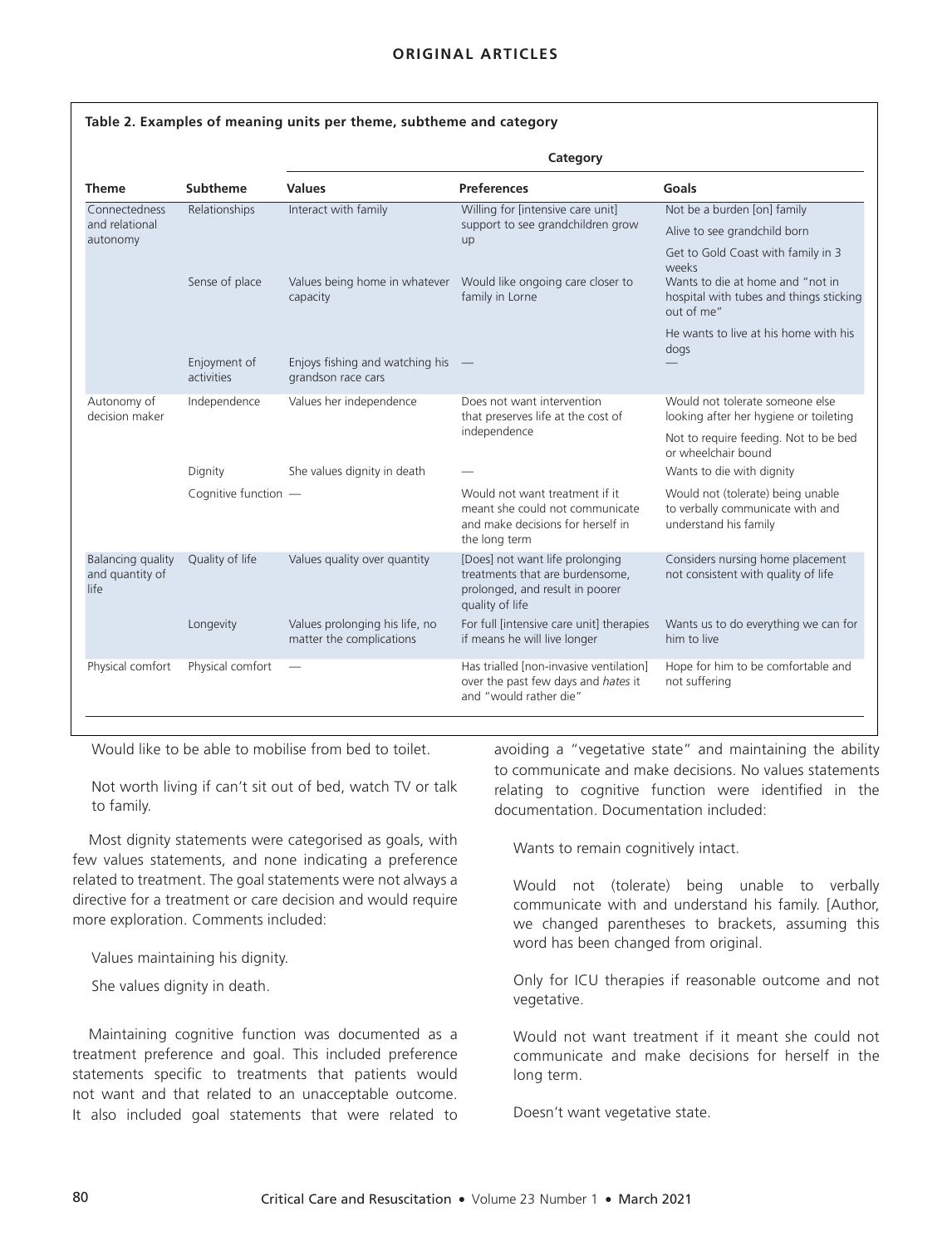| <b>Theme</b>                                | <b>Subtheme</b>         | <b>Values</b>  | <b>Preferences</b> | Goals    | <b>Total</b> |
|---------------------------------------------|-------------------------|----------------|--------------------|----------|--------------|
| Connectedness<br>and relational<br>autonomy | Relationships           | 123            | 19                 | 32       | 174          |
|                                             | Sense of place          | 51             | 12                 | 83       | 146          |
|                                             | Enjoyment of activities | 96             | $\Omega$           | $\Omega$ | 96           |
| Autonomy of<br>decision maker               | Independence            | 96             | 8                  | 12       | 116          |
|                                             | Dignity                 | 4              | $\Omega$           | 15       | 19           |
|                                             | Cognitive function      | $\Omega$       | 28                 | 66       | 94           |
| Balancing quality<br>and quantity of life   | Quality of life         | 55             | 13                 | 14       | 82           |
|                                             | Longevity               | $\overline{0}$ | $\overline{4}$     | 9        | 13           |
| Physical comfort                            | Physical comfort        | 0              | 47                 | 89       | 136          |
| Total                                       |                         | 425            | 131                | 320      | 876          |
|                                             |                         |                |                    |          |              |

**Table 3. Distribution of documentation for each theme and subtheme by category**

**Balancing quality and quantity of life.** This theme highlighted the trade-off between quality of life and longevity. The term "quality of life" was frequently documented. Most value statements for quality of life were literal, and there was no evidence that doctors explored what it meant to patients. Quality of life was a dependent factor and an independent factor for preference and goal statements, which is evident in the following quotes:

Values quality over quantity of life.

She would not want life prolonging treatments that are burdensome, prolonged and result in a poorer [quality of life].

She considers nursing home placement not consistent with quality of life.

While longevity was not a common subtheme, where present, documentation indicated the patient's desire to optimise quality of life for their remaining life. These statements were often situated with a requirement for an outcome that would be acceptable when balanced with more time alive. The preference statements in this subtheme were unique; all statements that indicated a desire for longevity were made by surrogate decision makers, rather than the patient, as exemplified by these quotes:

Strong will to live, resilient/fought hard, keen to give it a go.

For full ICU therapies if it means he will live longer.

Surgery to save life.

**Physical comfort.** This theme was referred to as a preference or goal. Treatment preference statements related to pain, suffering and comfort relating to care in general, and specific treatments. Goal statements were less specific and related to comfort and suffering. For example:

Wants care to focus on comfort.

Would not want ongoing care if it meant prolonged suffering.

Has trialled [non-invasive ventilation] over the past few days and *hates* it and "would rather die".

Keen to be pain free.

# **Discussion**

In this study, we examined values, preferences and goals documented in the medical records of critically ill patients who had a LLI. They had been documented following GOC discussions with the patients or their surrogate decision maker, in a tertiary ICU with an established SDM training program. Analysis revealed a framework including relationships, sense of place, enjoyment of activities, independence, dignity, cognitive function, quality of life, longevity and physical comfort. Familiarity with a framework such as this could provide a structure to assist doctors to engage in SDM.

# Relation to previous research

Since Robert Veatch (professor of medical ethics) first discussed a middle ground for decision making between patients and doctors in 1972,<sup>23</sup> medical ethicists, $24-27$  public health practitioners<sup>7,28</sup> and accrediting organisations<sup>6,7,28</sup> have explored ways to include patients in decisions about their care. Shared decision making, with its emphasis on identifying and integrating patient values, goals and preferences into conversations about treatment decisions, 7,29 provides a model that embodies the founding principles of mutual obligation, trust, ethical authority and responsibility.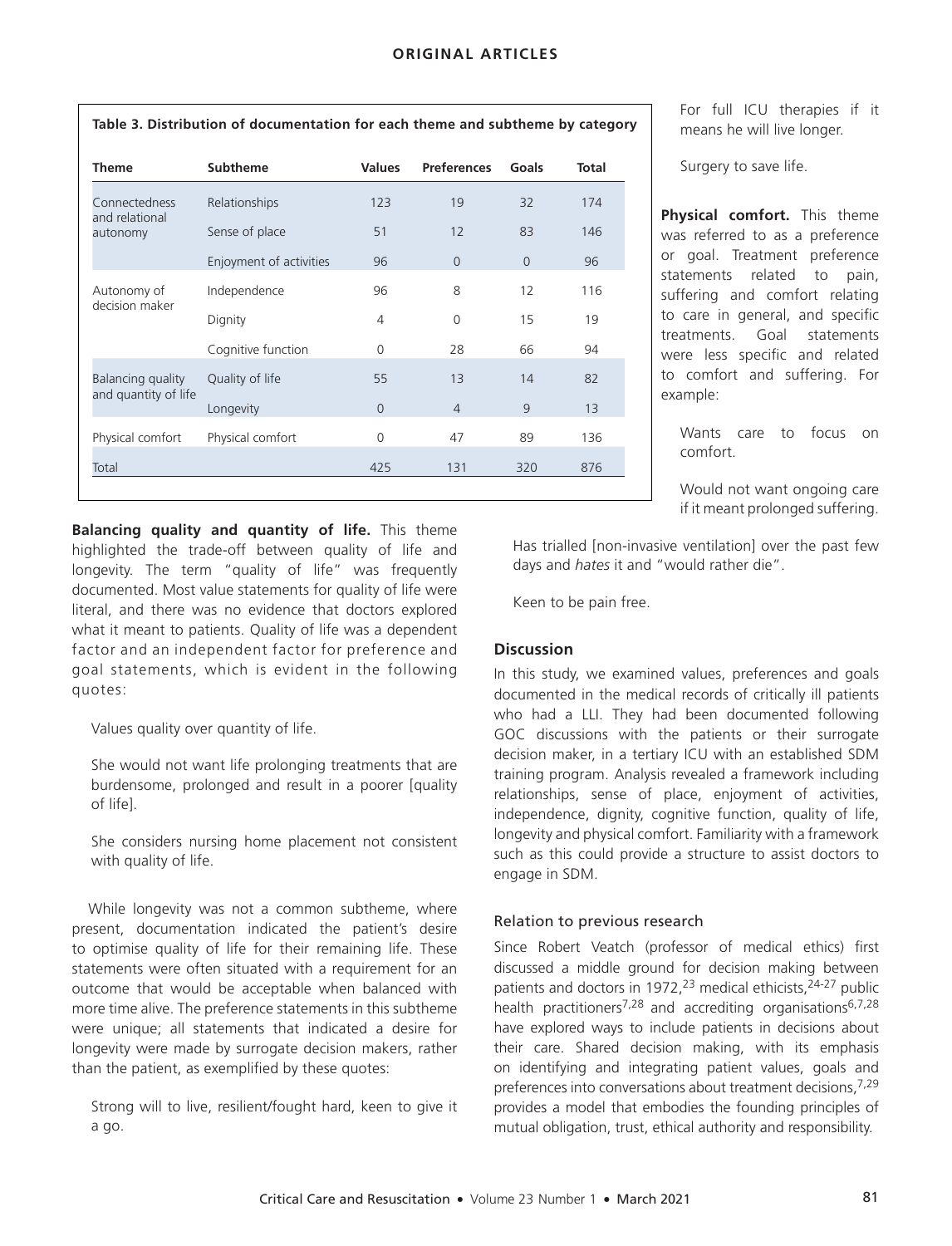# **ORIGINAL ARTICLES**

Critical illness-associated end-of-life care planning represents a preference-sensitive decision scenario where engagement in SDM, and subsequent delivery of value-concordant care, is most likely to result in benefit. However, despite widespread recognition of the need for SDM, there is little evidence of successful incorporation of patient values, preferences and goals into treatment plans in critically ill populations.<sup>13,30</sup>

A major barrier to successful SDM may be the clinicians' ability to elicit and recognise patient values, and integrate them into advice, conversations and decisions about treatment preferences and outcomes. Values, goals and preferences have been identified for patient groups<sup>11,31-34</sup> and lay people<sup>35</sup> in various contexts, including end-oflife care,  $11,12,36$  consumer decision aids,  $38$  advance care planning, <sup>33,38,39</sup> GOC decisions, <sup>2,5,33,40</sup> integrative health care41 and ICU settings.

In the ICU setting, common domains of values relating to end-of-life care have been described and incorporated into a framework of behaviours, questions and values to assist and assess clinician engagement in SDM.<sup>13,43</sup> These strategies have not been translated into practice: only 12–50% of ICU family conferences incorporate values and preferences when determining GOC, and treatment decisions based on patients' values occur in only 8% of cases.10,13,43,44

This study provides qualitative evidence of the values, preferences and goals identified and incorporated into conversations in an acute hospital with an established clinician education and clinical support program in clinical communication skills required for SDM. The values identified are similar to previously identified domains, but there are important differences. The subthemes of relationships, independence, dignity, cognitive function, quality of life, longevity and physical comfort are similar to previously described domains, including the relatively low importance of longevity.13,45-47

In contrast, sense of place and enjoying activities were described in a different context from previous studies. In this study, sense of place was identified as important for living well, rather than in relation to a preferred place of death.1,48 This is important in terms of care planning, as it suggests that interventions and supports which lead to a patient returning to a preferred place of residence should be prioritised independent of likelihood of survival.

Similarly, enjoying activities has been described in other studies as sense of purpose<sup>33</sup> or wellbeing.<sup>47</sup> while in this study doctors specifically documented activities that patients derived pleasure from. Also, spirituality and financial security were not documented as values in this study, although these have been previously identified in end-of-life conversations in other studies.<sup>38,49</sup> This finding may represent differences in cultural or health systems, or differences in the contexts of the conversations that the studies examined.

For SDM to occur, patient values should be integrated into conversations about treatment preferences and possible outcomes. This reflects the original description by Veatch more than half a century ago:

the patient has legitimate grounds for trusting that once the basic value framework for medical decision-making is established on the basis of the patient's own values, the myriads of minute medical decisions which must be made day in and day out in the care of the patient will be made by the physician within the frame of reference.<sup>23</sup>

This is consistent with existing evidence suggesting patients and surrogates prefer preference or values-sensitive decisions over pre-determined, binary, scenario-specific decisions. This is because patients have difficulty predicting future preferences and deciding on the infinite number of possible future scenarios.<sup>12</sup>

Similarly, surrogate decision makers find it difficult to convert documented treatment preferences into specific decisions, and there is increasing evidence that patients do not wish to exert this degree of control over end-oflife decisions.<sup>39</sup> In contrast, the values of dignity, family relationships, burden and comfort show high predictability for treatment preferences for end-of-life care.<sup>50</sup> Patients and surrogates find it easy to translate values for living well into preferred or unacceptable outcomes, $33,51$  and patient data display internal consistency for values (significantly greater than for treatment preferences) in advance care planning discussions.12 In this study, values identified in subthemes mapped to treatment and outcome preferences, supporting previously described concepts of a framework of values with related treatment preferences and goals that could be implemented clinically.<sup>13</sup>

# Study implications

The framework of patient values, goals and preferences identified in this study of doctor–patient and doctor– surrogate conversations is consistent with theoretical models described for critically ill populations. Given the poor translation of SDM concepts into clinical practice and increasing recognition of the potential benefits of SDM in critically ill populations, these frameworks should be developed and tested in clinical communication education and clinical care.

# Strengths and limitations

This study has several strengths and limitations. Using documented GOC discussions with critically ill patients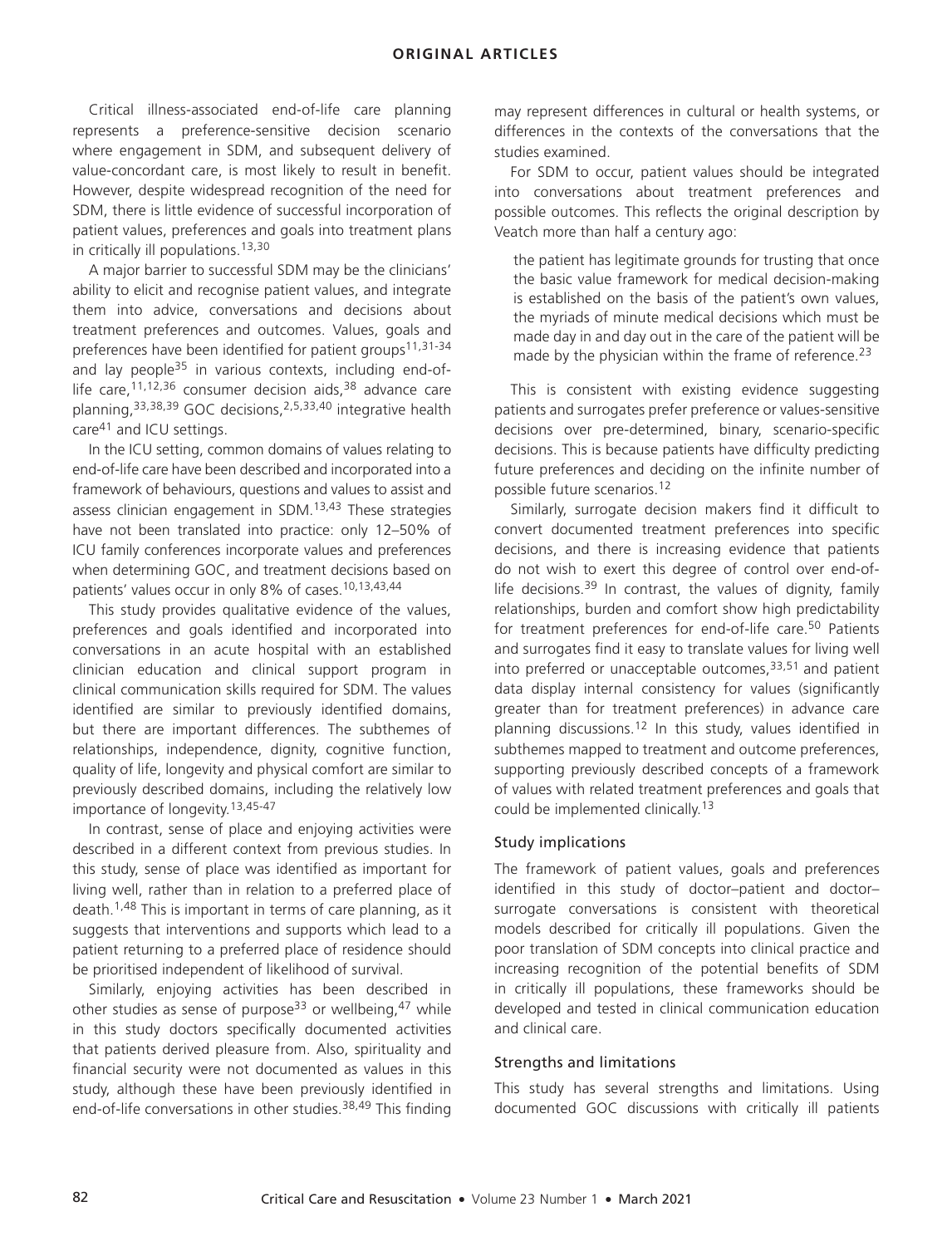# **ORIGINAL ARTICLES**

provides valuable and in-depth insight into crucial conversations between doctors and vulnerable patients. The implementation of a structured process and communication training program enables standardised information gathering from patients and surrogates to guide GOC discussions. A limitation of this is use of clinician documentation — with the actual patient's voice (or that of their surrogate) not reported, there is potential for clinician interpretation and bias. Clinician documentation may, therefore, not be a true representation of how the patient interpreted the conversation. However, such frameworks provide a clear insight into clinician recall of patient interactions. In addition, we did not analyse the relationship between individual clinicians and content documented, creating a possible sampling bias with over-representation of "richer" text from a smaller sample of clinicians. However, as the goal of this study was to assess patient or surrogate voice, this is unlikely to be of consequence. Finally, we were not able to measure concordance of identified patient goals and/or preferences with actual treatment received, which is an important area for future research.

#### Implications for future research

Providing a framework of values, preferences and outcomes to assist doctors engaging in SDM may improve goalconcordant care. The framework provided by this study raises opportunities for future studies. Specifically, future research could be aim to validate values, goals and preferences in prospective and heterogenous populations, understand whether they vary with time and situation, and test their utility as a framework for hospital clinicians engaging in SDM. Finally, additional studies may lead to development of a tool for assessment of goal-concordant care — an elusive aim in person-centred care research.

# **Conclusion**

This study of values, preferences and goals documented by doctors following GOC discussions with critically ill patients who had a LLI revealed a framework of relationships, place, enjoyment, independence, dignity, cognitive function, quality of life, longevity and physical comfort. This information could provide a structure to assist clinicians engaging in SDM.

# **Competing interests**

None declared.

# **Author details**

Sharyn L Milnes<sup>1,2,3</sup> Yianni Mantzaridis<sup>1</sup> Nicholas B Simpson<sup>1,3</sup> Trisha L Dunning2 Debra C Kerr2 Joan B Ostaszkiewicz<sup>5</sup> Gerry T Keely1 Charlie Corke1 Neil R Orford1,3,4

- 1 University Hospital Geelong, Barwon Health, Geelong, Australia.
- 2 Centre for Quality and Patient Safety Research, School of Nursing and Midwifery, Deakin University, Geelong, Australia.
- 3 School of Medicine, Deakin University, Geelong, Australia.
- 4 Australian and New Zealand Intensive Care Research Centre (ANZIC-RC), Department of Epidemiology and Preventive Medicine, Monash University, Melbourne, Australia.
- 5 National Ageing Research Institute, Melbourne, VIC, Australia.

*Correspondence***:** sharyn.milnes@deakin.edu.au

#### **References**

- 1 Clark D, Armstrong M, Allan A, et al. Imminence of death among hospital inpatients: prevalent cohort study. *Palliat Med* 2014; 28: 474-9.
- 2 Orford NR, Milnes SL, Lambert N, et al. Prevalence, goals of care and long-term outcomes of patients with life-limiting illness referred to a tertiary ICU. *Crit Care Resusc* 2016; 18: 181.
- 3 Glass KE, Wills CE, Holloman C, et al. Shared decision making and other variables as correlates of satisfaction with health care decisions in a United States national survey. *Patient Educ Couns* 2012; 88: 100-5.
- 4 Heyland DK, Tranmer J, O'Callaghan CJ, Gafni A. The seriously ill hospitalized patient: preferred role in end-of-life decision making? *J Crit Care* 2003; 18: 3-10.
- 5 Orford NR, Milnes S, Simpson N, et al. Effect of communication skills training on outcomes in critically ill patients with lifelimiting illness referred for intensive care management: a before-and-after study. *BMJ Support Palliat Care* 2019; 9: e21.
- 6 Australian Commission on Safety and Quality in Health Care. Patient-centred care: improving quality and safety through partnerships with patients and consumers. Sydney: ACSQHC, 2011.
- 7 Institute of Medicine Committee on Quality of Health Care in America. Crossing the quality chasm: a new health system for the 21st century. Washington DC: National Academy Press, 2001.
- 8 Bernacki RE, Block SD. Communication about serious illness care goals: a review and synthesis of best practices. *JAMA Intern Med* 2014; 174: 1994-2003.
- 9 Kon AA. The shared decision-making continuum. *JAMA* 2010; 304: 903-4.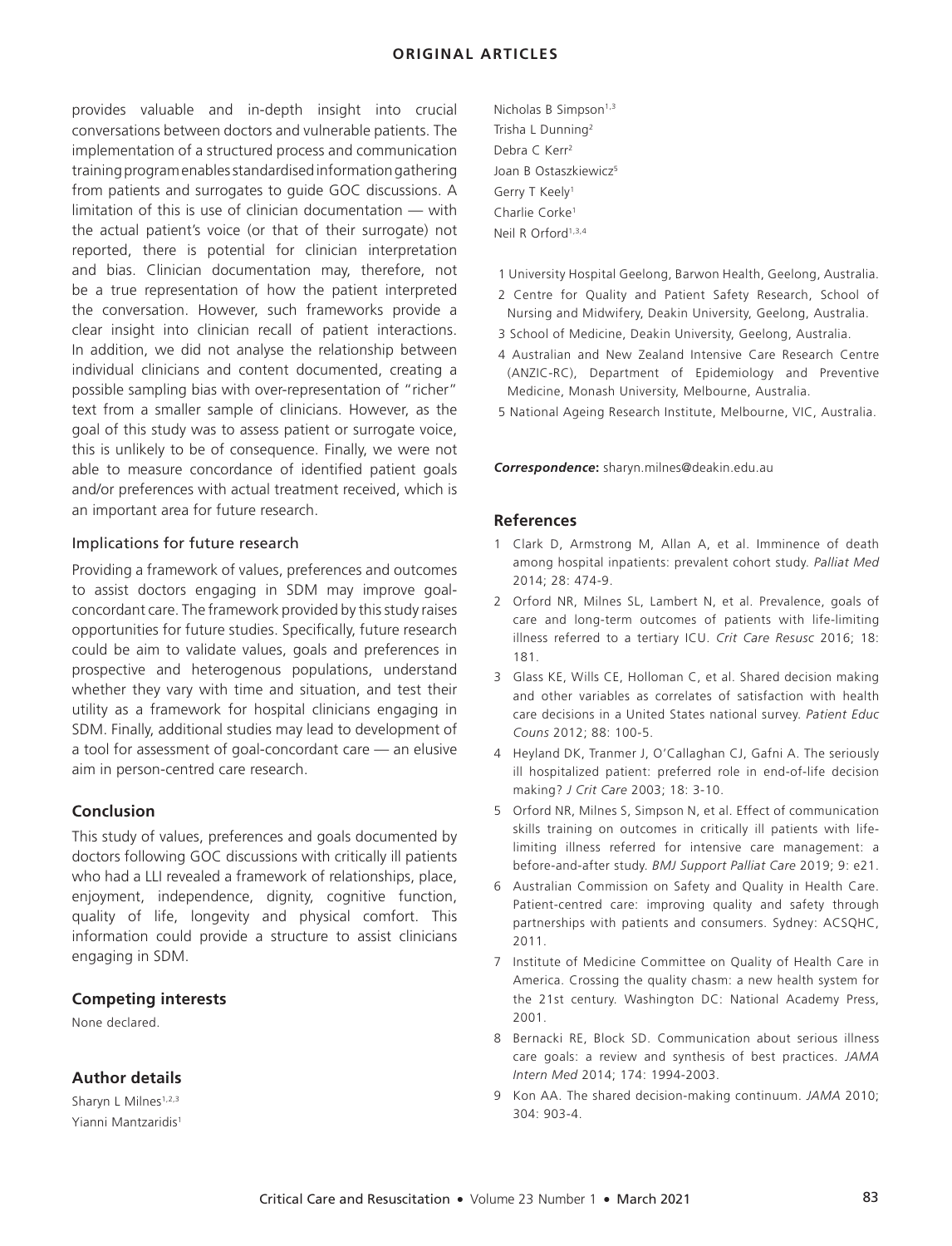- 10 Scheunemann LP, Cunningham TV, Arnold RM, et al. How clinicians discuss critically ill patients' preferences and values with surrogates: an empirical analysis. *Crit Care Med* 2015; 43: 757.
- 11 Ebenau AF, van Gurp JLP, Hasselaar J. Life values of elderly people suffering from incurable cancer: a literature review. *Patient Educ Couns* 2017; 100: 1778-86.
- 12 Heyland DK, Heyland R, Dodek P, et al. Discordance between patients' stated values and treatment preferences for end-oflife care: results of a multicentre survey. *BMJ Support Palliat Care* 2017; 7: 292-9.
- 13 Scheunemann LP, Ernecoff NC, Buddadhumaruk P, et al. Clinician-family communication about patients' values and preferences in intensive care units. *JAMA Intern Med* 2019; 179: 676-84.
- 14 Gibbins J, McCoubrie R, Forbes K. Why are newly qualified doctors unprepared to care for patients at the end of life? *Med Educ* 2011; 45: 389-99.
- 15 Truog R. Translating research on communication in the intensive care unit into effective educational strategies. *Crit Care Med* 2010; 38: 976-7.
- 16 Browning D, Meyer E, Truog R, Solomon M. Difficult conversations in health care: cultivating relational learning to address the hidden curriculum. *Acad Med* 2007; 82: 905-13.
- 17 Tzelepis F, Rose SK, Sanson-Fisher RW, et al. Are we missing the Institute of Medicine's mark? A systematic review of patientreported outcome measures assessing quality of patientcentred cancer care. *BMC Cancer* 2014; 14: 41.
- 18 Bengtsson M. How to plan and perform a qualitative study using content analysis. *NursingPlus Open* 2016; 2: 8-14.
- 19 Simpson N, Milnes S, Martin P, et al. iValidate: a communicationbased clinical intervention in life-limiting illness. *BMJ Support Palliat Care* 2019; doi: 10.1136/bmjspcare-2018-001669 [Epub ahead of print].
- 20 Silverman J, Kurtz S, Draper J. Skills for communicating with patients, 3rd ed. Boca Raton: CRC press, 2016
- 21 Harris PA, Taylor R, Minor BL, et al. The REDCap consortium: building an international community of software platform partners. *J Biomed Inform* 2019; 95: 103208.
- 22 Harris PA, Taylor R, Thielke R, et al. A metadata-driven methodology and workflow process for providing translational research informatics support. *J Biomed Inform* 2009; 42: 377-81.
- 23 Veatch RM. Models for ethical medicine in a revolutionary age. What physician-patient roles foster the most ethical relationship? *Hastings Cent Rep* 1972; 2: 5-7.
- 24 Ells C, Hunt MR, Chambers-Evans J. Relational autonomy as an essential component of patient-centered care. *Int J Fem Approaches Bioeth* 2011; 4: 79-101.
- 25 Elwyn G, Tilburt J, Montori V. The ethical imperative for shared decision-making. *Eur J Pers Cent Healthc* 2013; 1: 129-31.
- 26 Gillett GR. Bioethics in the clinic: Hippocratic reflections. Baltimore: Johns Hopkins University Press, 2004.
- 27 Sandman L, Munthe C. Shared decision-making and patient autonomy. *Theor Med Bioeth* 2009; 30: 289-310.
- 28 Gerteis M, Edgman-Levitan S, Daley J, Delbanco TL, editors. Through the patient's eyes: understanding and promoting patient-centered care. San Francisco: Jossey Bass, 2002.
- 29 Charles C, Gafni A, Whelan T. Shared decision-making in the medical encounter: what does it mean? (or it takes at least two to tango). *Soc Sci Med* 1997; 44: 681-92.
- 30 Kon AA, Davidson JE, Morrison W, et al. Shared decision making in ICUs: an American College of Critical Care Medicine and American Thoracic Society policy statement. *Crit Care Med* 2016; 44: 188-201.
- 31 Fried TR, Tinetti ME, Iannone L, et al. Health outcome prioritization as a tool for decision making among older persons with multiple chronic conditions. *Arch Intern Med* 2011; 171: 1854-6.
- 32 Hanson LC, Winzelberg G. Research priorities for geriatric palliative care: goals, values, and preferences. *J Palliat Med* 2013; 16: 1175-9.
- 33 Heyland DK, Dodek P, Rocker G, et al. What matters most in end-of-life care: perceptions of seriously ill patients and their family members. *CMAJ* 2006; 174: 627-33.
- 34 Naik AD, Martin LA, Moye J, Karel MJ. Health values and treatment goals of older, multimorbid adults facing life threatening illness. *J Am Geriatr Soc* 2016; 64: 625-31.
- 35 Milnes S, Corke C, Orford N, et al. Patient values informing medical treatment: a pilot community and advance care planning survey. *BMJ Support Palliat Care* 2019; 9: e23.
- 36 Menon S, McCullough LB, Beyth RJ, et al. Use of a values inventory as a discussion aid about end-of-life care: a pilot randomized controlled trial. *Palliat Support Care* 2016; 14: 330-40.
- 37 Cardona-Morrell M, Benfatti-Olivato G, Jansen J, et al. A systematic review of effectiveness of decision aids to assist older patients at the end of life. *Patient Educ Couns* 2017; 100: 425-35.
- 38 Doukas DJ, Antonucci T, Gorenflo DW. A multigenerational study on the correlation of values and advance directives. *Ethics Behav* 1992; 2: 51-9.
- 39 Hawkins NA, Ditto PH, Danks JH, Smucker WD. Micromanaging death: process preferences, values, and goals in end-of-life medical decision making. *Gerontologist* 2005; 45: 107-17.
- 40 Morgan DJ, Eng D, Higgs D, et al. Advance care planning documentation strategies; goals of care as an alternative to not for resuscitation in medical and oncology patients. A prepost controlled study on quantifiable outcomes. *Intern Med J* 2018; 48: 1472-80.
- 41 Brooks AT, Silverman L, Wallen GR. Shared decision making: a fundamental tenet in a conceptual framework of integrative healthcare delivery. *Integr Med Insights* 2013: 29-36.
- 42 Scheunemann LP, Arnold RM, White DB. The facilitated values history: helping surrogates make authentic decisions for incapacitated patients with advanced illness. *Am J Respir Crit Care Med* 2012; 186: 480-6.
- 43 Curtis JR, Engelberg RA, Wenrich MD, et al. Missed opportunities during family conferences about end-of-life care